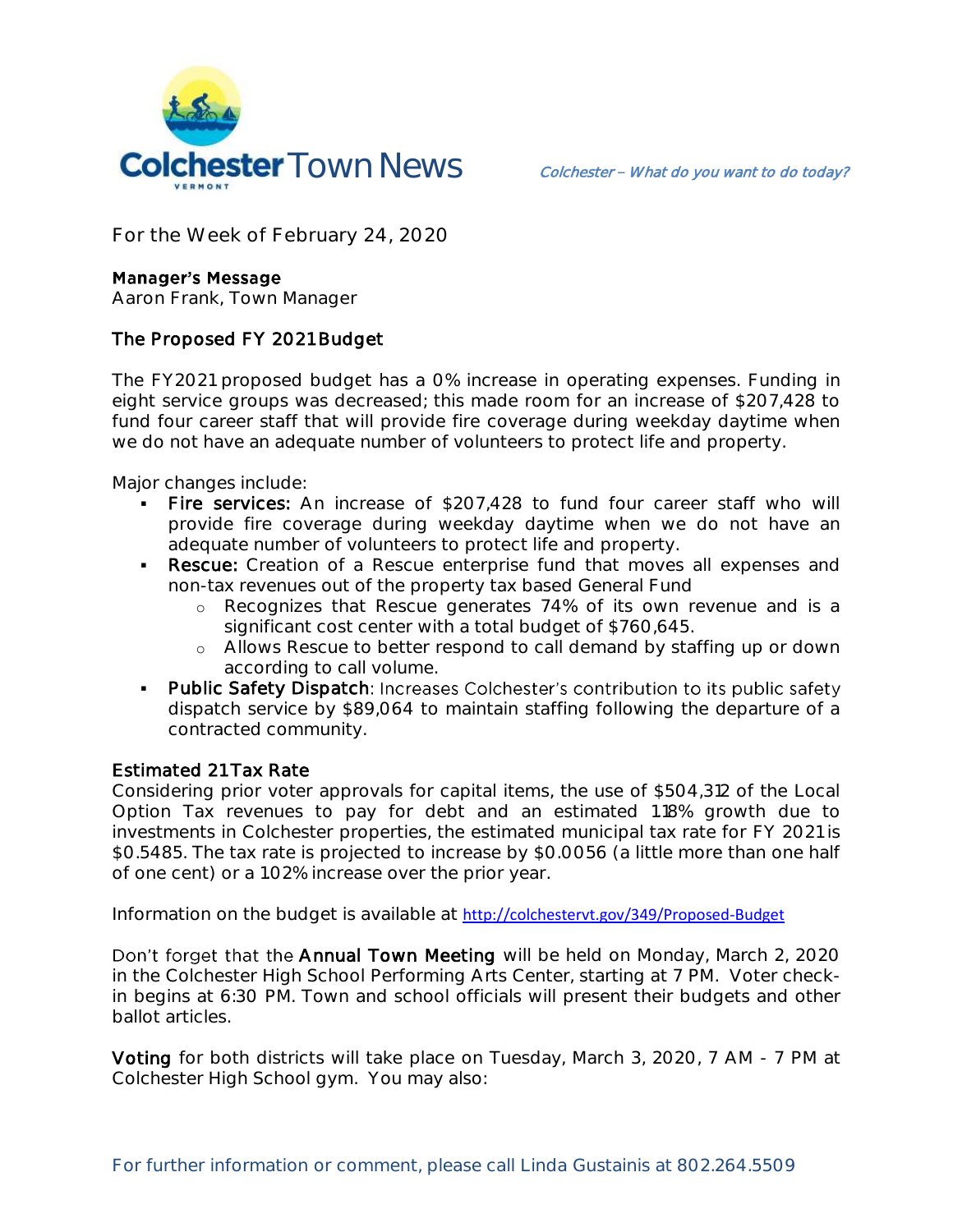

- Vote by early/absentee ballot (available now at the Town Clerk's Office at Town Hall, 781 Blakely Road, M-F 7:30 AM to 4:30 PM
- Request a ballot from the Secretary of State's webpage online and vote by mail: Visit<https://sos.vermont.gov/elections/voters/early-absentee-voting/>
- Request a ballot be mailed to you by the Town Clerk's office and return your ballot by mail; call (802) 264-5520.
- If you choose to vote by mail be sure to allow time for mail delivery. The Town Clerks are not responsible for post office delays!
- Ballots delivered by hand must be delivered to the Clerk's Office by March 2, 2020 by 4:30 PM. Otherwise, deliver to the polling place at Colchester High School on March 3, 2020, 7 AM to 7 PM

Join your Town and School District officials for the free Community Dinner on Monday, March 2, 2020 at 5:30 PM in the Colchester High School cafeteria. Your legislators will be there to discuss happenings in Montpelier and answer your questions. Please bring a dessert to share.

For more about the Town Manager visit<http://colchestervt.gov/manager> or call (802) 264-5509.

**Parks and Recreation Department Glen Cuttitta, Director**

## **Job Openings at Colchester Recreation**

**• After School Staff at the A.C.E After School Program:** 

Please visit the Parks and Rec webpage or<http://bit.ly/2M0Sk0X> for the full job listing and details on qualifications and how to apply.

- **Seasonal Park Laborer (14 weeks)**
- **Seasonal Parks Maintenance Technician (36 weeks).** Visit the Human Resources page for qualifications and details on how to apply for these Seasonal positions:<https://colchestervt.gov/321/Human-Resources>

## Recreation Department News

- Upcoming Programs that are still accepting registrations include:
	- o Slime All About It (PPS Students):  $3/6 3/27$
	- o Batik & Silk Painting (Ages 18+): 3/7
	- o More than Music (UMS Students):  $3/9 4/13$
	- o Magic: The Gathering w/ VT Gaming Academy (Gr.  $6 12$ ):  $3/10 4/10$
	- o Preschool Prom (Ages  $3 5$ ):  $3/13$
- Colchester Youth Lacrosse League registration is currently open for Gr. 3 -8. Early Bird Discount good until March 6. Season starts 3/30. Registration is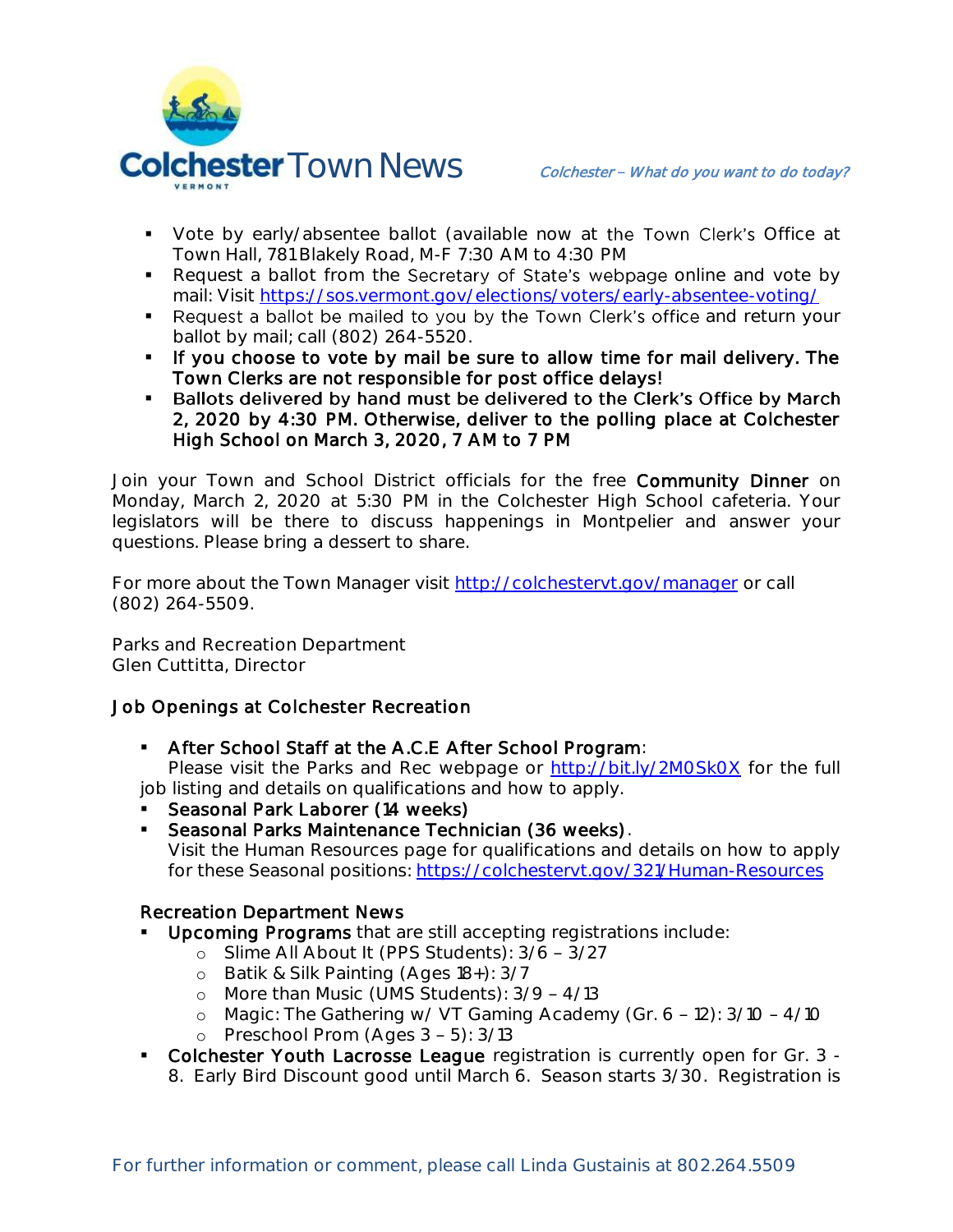

also open for Start Smart Lacrosse (Gr.  $K - 1$ ) and Lacrosse Launch (Gr. 2) for those younger players looking to try the sport.

**Summer Camp** registration has been open for a few weeks now, and some camps are beginning to fill! If you are interested in enrolling your child in summer camp in Colchester, be sure to check out our offerings and get signed up soon.

# From the Parks Department:

- The Parks Crew continues to regularly groom trails at Airport Park for crosscountry skiing and snowshoeing. Please note that Parks staff have snow removal responsibilities and need to clear parking lots at Town Buildings first before grooming the trails. Thank you for your patience.
- The ice rink at Airport Park is also open, but note that staff occasionally resurface and need to close it overnight. Please take note of the signs if the rink is closed; use will damage the ice and keep it closed longer. Please also refrain from shooting pucks at the shelter near the ice rink.

For more about Parks & Rec visit [http://colchestervt.gov/recreation](http://colchestervt.gov/Recreation/parksNRec.shtml) or call (802) 264-5640.

**Police Department Douglas Allen, Police Chief** 

- For the culmination of their course of study, Officers Barriere and Smith traveled to Arizona for the field evaluation portion of their Drug Recognition Expert (DRE) class. At the county jail that covers Phoenix, DRE candidates from across the country have the ability to screen a wide array of persons under the influence of various drugs. These evaluations are critical to their understanding of how certain drugs affect the human body as well as the effects of combinations of drugs. Both officers, under the direction of course coordinator CPD Lt. Roy, were successful in completing the course.
- **I.** In other training news this month, Officer Recruits Alyson Dengler and Emily Fitzpatrick entered the Vermont Police Academy February 3rd for their 16 week basic training class.
- Sergeant Francis Gonyaw is about half way through his 10-week FBI National Academy in Quantico, VA.
- Chief Allen attended a conference as the D.A.R.E. America Coordinator for Vermont.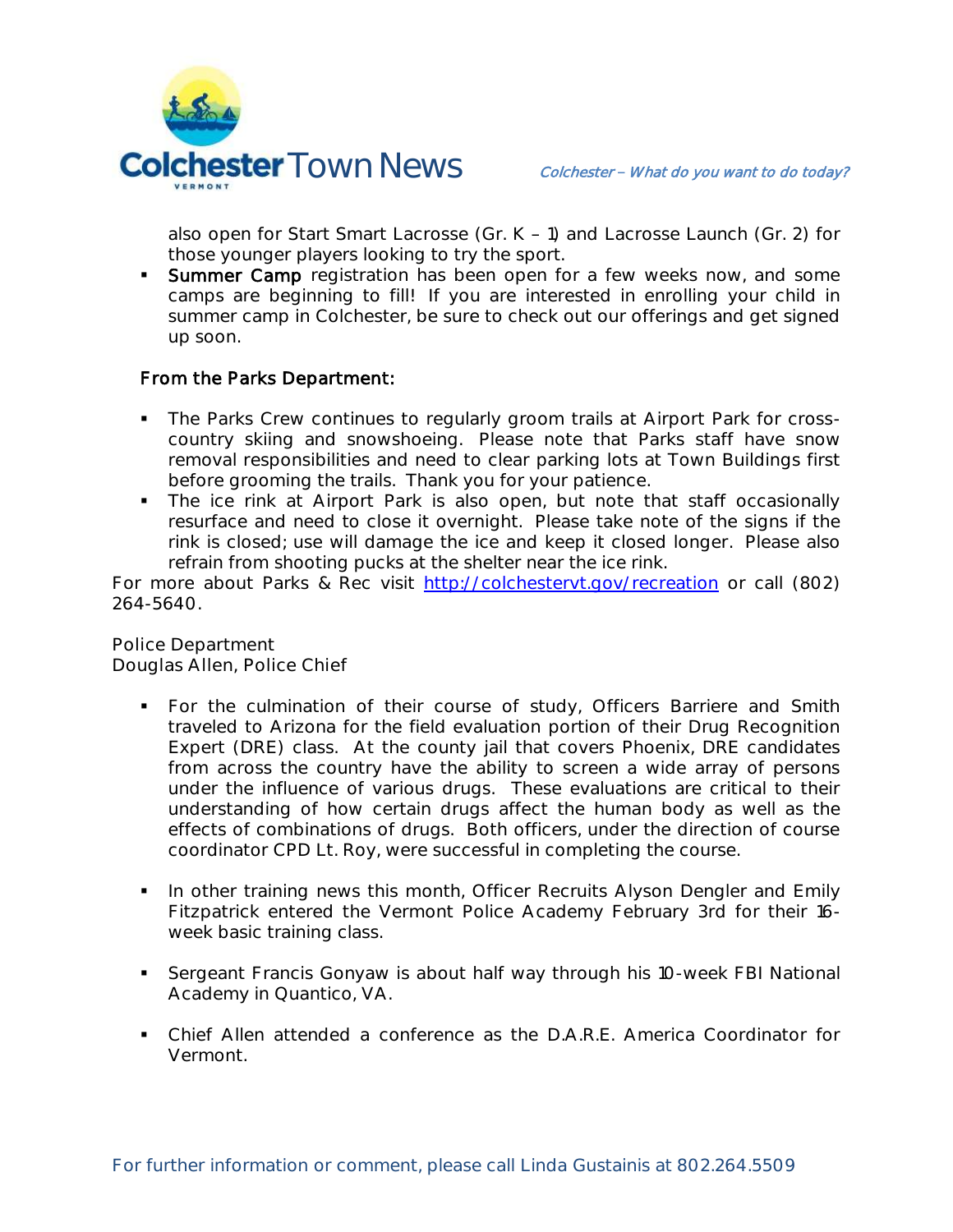

 Since January 16th, CPD has responded to 1194 calls for service. These calls resulted in 45 arrests for criminal violations including Driving with a Suspended License, Possession of Cocaine, and Reckless Endangerment, among others.

For more about Colchester Police Department visit<http://colchestervt.gov/police> or call (802) 264-5556 (non-emergency).

**Upcoming Town Meetings:** 

- Planning Commission: 1st & 3rd Tuesdays of the month, 7:00pm. Next Meeting: 3/3
- **Development Review Board:** 2<sup>nd</sup> Wednesday of the month, 7:00pm. Next meeting: 3/11
- **Recreation Advisory Board:**  $2^{nd}$  Wednesday of the month, 7:00 am, Champlain Room, 2<sup>nd</sup> floor. Next meeting: 3/11
- **Conservation Commission:** 3rd Monday of the month, 7:00pm, at the Bayside Activity Center or per agenda. Next meeting: 3/16
- **Library Board of Trustees:** 3rd Thursday of the month, 4:30 PM at Burnham Library. Next meeting: 3/19
- Selectboard: 2nd & 4th Tuesday of the month, 6:30pm. Next meeting: 3/10

All meetings take place at the Colchester Town Offices, 781 Blakely Road, in the Outer Bay Conference Room on the 3<sup>rd</sup> floor unless otherwise noted.

**Upcoming events:** 

- **Annual Community Dinner** at Colchester High School cafeteria, Monday, March 2, 2020,  $5:30 - 6:30$  PM. Please bring a dessert to share.
- Annual Town Meeting: Monday, March 2, 2020 7:00 PM. Sign-in begins at 6:30 PM.
- Winter Concert A Night with In the Pocket: Friday, March 27, 2020  $@$  CHS Performing Arts Center. Starts at 7:00pm. Admission is FREE.
- **Registration** is open for the  $8<sup>th</sup>$  Annual Causeway Race (6/6/20) and the  $36<sup>th</sup>$ Annual Colchester Triathlon (7/26/2020) via Active.com. You can also find more details at:<https://colchestervt.gov/357/Events>

**Notices:**

- Early/Absentee Voting is now available at the Town Clerk's office and by mail. Visit http://www.colchestervt.gov/325/Elections for information about voter registration and early/absentee voting.
- Due to work being done on the flooring at the Colchester Meeting House, Colchester's regular Playgroup will be cancelled temporarily. Playgroup